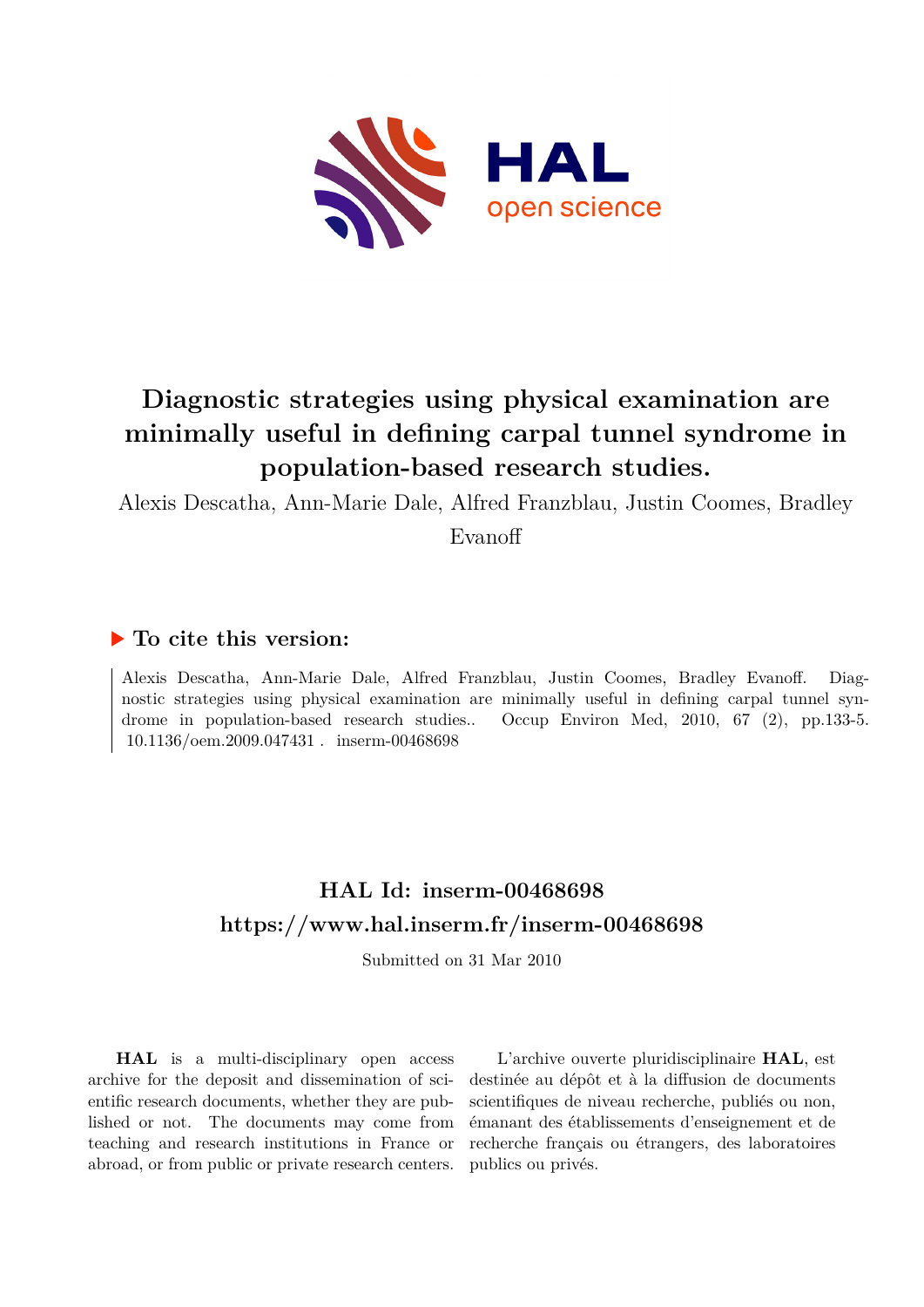#### **Diagnostic Strategies using Physical Examination are Minimally Useful in Defining Carpal Tunnel Syndrome in Population Based Research Studies**

*Alexis Descatha 1,2 , Ann-Marie Dale <sup>2</sup> ; Alfred Franzblau <sup>3</sup> ; Justin Coomes <sup>2</sup> ; Bradley Evanoff<sup>2</sup>*

<sup>1</sup> University of Versailles-Saint Quentin (UVSQ), Poincaré Teaching Hospital AP-HP, Occupational health department, INSERM, U687, Garches, France

<sup>2</sup> Division of General Medical Sciences, Washington University School of Medicine, St. Louis, MO, USA

<sup>3</sup> Department of Environmental Health Sciences, University of Michigan School of Public Health, Ann Arbor, MI, USA

**CORRESPONDENCE TO**: Alexis Descatha (MD PhD), Unité de pathologie professionnelle, CHU Poincaré, 104 bd R. Poincaré, 92380 Garches, France

Tel: +33 (1) 47 10 77 54; Fax: +33 (1) 47 10 77 68; email: [alexis.descatha@rpc.aphp.fr](mailto:alexis.descatha@rpc.aphp.fr)

**KEYWORDS**: carpal tunnel syndrome, epidemiology, case definition, musculoskeletal, likelihood ratio

**TOTAL WORD COUNT: 1074 words (excluding title page/acknowledgments/ abstract, the 21 references, the box and the table)**

The Corresponding Author has the right to grant on behalf of all authors and does grant on behalf of all authors, an exclusive licence (or non-exclusive for government employees) on a worldwide basis to the BMJ Publishing Group Ltd and its Licensees to permit this article to be published in Occupational and Environmental Medicine editions and any other BMJPGL products to exploit all subsidiary rights, as set out in our licence http://oem.bmjjournals.com/ifora/licence.pdf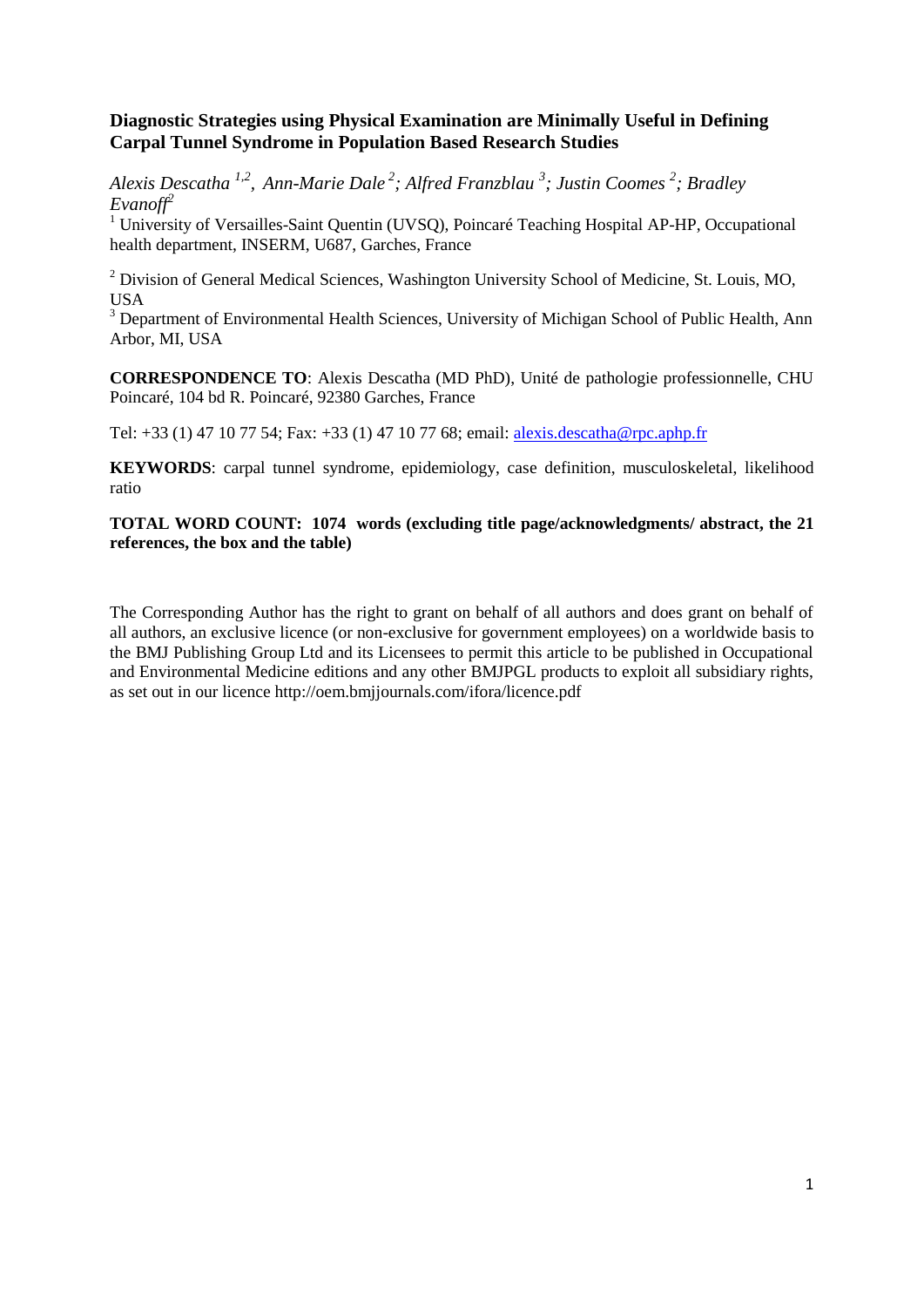#### **What this paper adds?**

Even though consensus case definitions using physical examination have been proposed for epidemiological purposes, there is still disagreement about the value of the physical examination in case definitions of CTS for population based studies.

Our study found that diagnostic strategies using physical examination are minimally useful in research case definitions used in population based studies.

Screening for carpal tunnel syndrome in research settings should be based on specific symptoms, with confirmation by nerve conduction study.

#### **Abstract**

**Objective**. We evaluated the utility of physical examination maneuvers in the prediction of carpal tunnel syndrome (CTS) in a population-based research study.

**Methods**. We studied a cohort of 1108 newly employed workers in several industries. Each worker completed a symptom questionnaire, a structured physical examination, and nerve conduction study. For each hand, our CTS case definition required both median nerve conduction abnormality and symptoms classified as "classic" or "probable" on a hand diagram. We calculated the positive predictive values and likelihood ratios for physical examination maneuvers, in subjects with and without symptoms.

**Results**. The prevalence of CTS in our cohort was 1.2% for the right hand and 1.0% for the left hand. The likelihood ratios of a positive test for physical provocative tests ranged from 2.0 to 3.3, and those of a negative test from 0.3 to 0.9. The post-test probability of positive testing was less than 50% for all strategies tested.

**Conclusion**. Our study found that physical examination, alone or in combination with symptoms, was not predictive of CTS in a working population. We suggest using specific symptoms as a first level screening tool, and nerve conduction study as a confirmatory test, as a case definition strategy in research settings.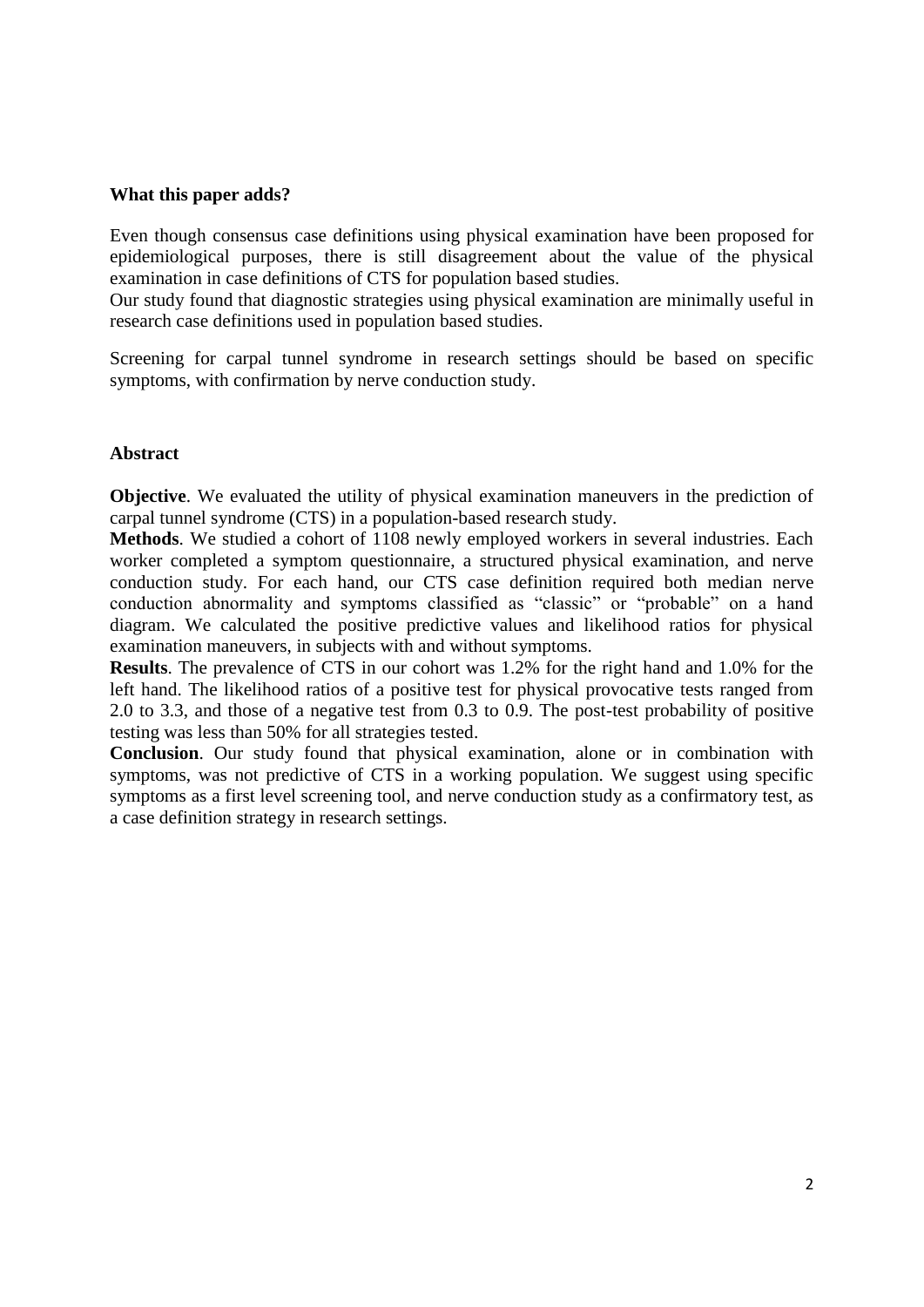Carpal tunnel syndrome (CTS) is a common disorder with a prevalence of 1% among adults.<sup>1</sup> Even though consensus case definitions using physical examination have been proposed for epidemiological purposes, $2$  there is still disagreement about the value of the physical examination in case definitions of CTS for population based studies.<sup>3-5</sup> We recently studied the validity of physical examination tests for the case definition of CTS in a large worker population and found these tests had poor performance.<sup>6</sup> Here, we highlight the results most relevant to evaluating the inclusion of physical examination findings in research case definitions for CTS in population studies, and suggest a strategy for constructing such a definition.

#### **Methods**

We studied a cohort of 1108 newly employed workers in several industries in St. Louis, USA, between July 2004 and October  $2006<sup>7,8</sup>$  Subjects were eligible if they were newly hired workers over the age of 18 years, starting a new full-time job (over 30 hours per week) or changing from temporary to permanent employment status. Subjects were excluded if they had a current or previous diagnosis of CTS or peripheral neuropathy, if they reported a contraindication to nerve conduction studies, or were pregnant. Pregnant women were not recruited because nerve conduction results are commonly altered by pregnancy. Recruitment occurred during employee orientations, classes at apprenticeship programs, or at the time of employer mandated post-offer, pre-placement screening. Our subjects were recruited from eight employers and three trade unions, representing manufacturing, construction, biotechnology, and healthcare. Testing included a symptom questionnaire, structured physical examination, and nerve conduction studies (NCS) of the median and ulnar sensory nerves bilaterally. Finger symptoms occurring more than 3 times or lasting more than one week in the last year were classified in three levels of specificity for CTS: (1) any symptoms in the fingers; (2) finger symptoms of burning, pain, numbness or tingling ("specific symptoms in fingers"); (3) distribution of symptoms resulting in a rating of "classic" or "probable" for CTS on a Katz hand diagram.<sup>7,9</sup> The physical examination included two common provocative tests for CTS (Phalen's and Tinel's tests), and Semmes-Weinstein sensory testing using a 2.83 mm monofilament to determine sensitivity to light touch. NCS were performed with the NC-Stat automated nerve conduction testing device (NEUROMetrix, Inc., Waltham, MA) and a conservative definition for median nerve abnormality (sensory median-ulnar latency difference  $\geq$  97.5th percentile, or median distal sensory or motor latency  $>$  99.8th percentile). $\frac{10}{10}$ 

Our referent case definition of CTS ("gold standard") required a combination of median nerve abnormality and associated symptoms. Symptoms were classified as "classic" or "probable" on a modified hand diagram described by Katz et al.<sup>2</sup> We compared sensitivities and specificities, pre-test and post-test probabilities, and likelihood ratios <sup>11</sup> (LR) of three diagnostic strategies for each hand compared to the case definition reference: 1) symptoms alone, 2) physical examination testing alone, and 3) physical examination only if symptoms were present.

LRs are an alternative statistic for summarizing diagnostic accuracy. LR is the ratio of the probability of a specific test result in people who do have the disease divided by the probability in people who do not. It can be calculated easily from sensitivity and specificity: for a positive test, sensitivity divided by  $1$  –specificity; for a negative test, 1- sensitivity divided by specificity. Calculation of post-test probabilities were made by applying the LR to the pre-test probability (prevalence) of disease (box 1).<sup>12</sup>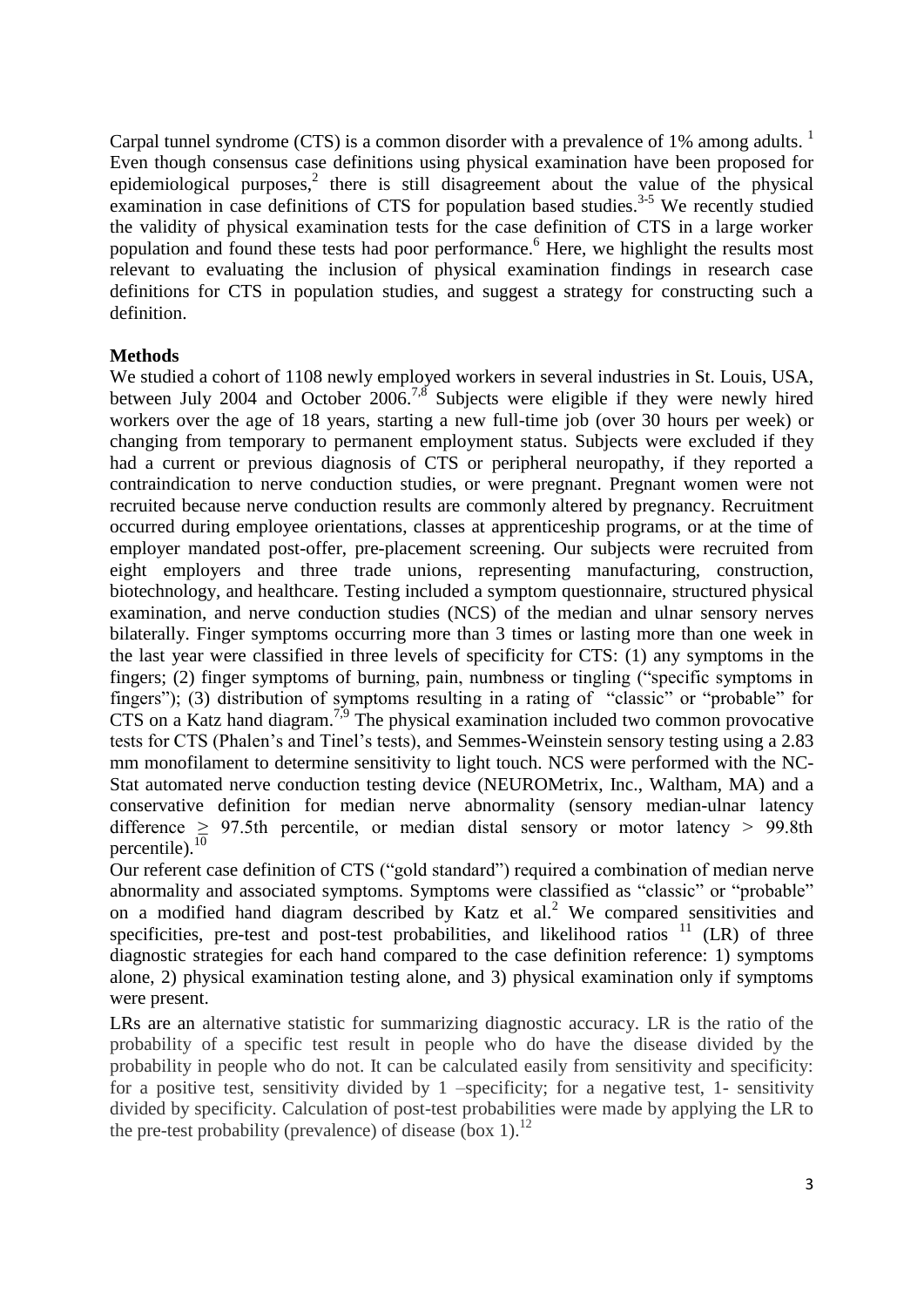#### **Results**

Thus, 2970 potentially eligible workers were invited to join the study and 1108 (37.3%) participated. The cohort included 435 apprentice construction workers, 478 hospital workers (mostly in housekeeping, food service, or laboratory positions), 158 workers in computer or laboratory jobs, and 37 in other positions. There was wide variability in previous work history, with 258 different job titles reported for the job held prior to our study.<sup>8</sup> The study group was 65.1% male, with a mean age of 30.8 years (SD 10.3) and a mean body mass index of 28.5 (SD 6.6).

The prevalence of CTS based on specific symptoms and median nerve abnormalities at the nerve conduction study (reference), in our cohort was 1.2% for the right hand and 1.0% for the left hand. As expected, physical examination alone did not accurately predict CTS; any symptoms in the fingers had higher posttest probabilities and LR than physical examination alone (Table 1). The LR of physical examination was only slightly improved by testing those subjects with finger symptoms. The posttest probability of positive testing, even in subjects with specific symptoms, was far less than 50% (best=33%). If a confirmatory NCS testing strategy was based on questionnaire findings of specific symptoms, it would have led to 97 of 1108 workers receiving NCS (8.8%, 90 right hand, 59 left hand, 2 hands with CTS missed); if based on specific symptoms and Semmes-Weinstein sensory testing, it would have led to 51 NCS (4.6%, 47 right hand, 22 left hand, 10 hands with CTS missed). Even though specificity was high for many tests, there was a low LR for negative testing due to the low pre-test probability of disease (prevalence) meaning that the test did not meaningfully alter the posttest probability of disease.

#### **Discussion**

Our study found that physical examination, alone or in combination with symptoms, was not predictive of CTS. Post-test probabilities for all physical examination strategies were far less than 50% when compared to a CTS case definition requiring typical symptoms and median nerve abnormalities. Although some authors have concluded that physical examination is useful for CTS surveillance in epidemiologic studies,  $3,4,13$  our results and other population based studies of CTS, suggest that physical examination is minimally useful in the case definition of CTS in population based research studies.<sup>2,4,14-16</sup> We suggest using specific symptoms as a first level screening tool, and NCS as a confirmatory test (reference), as a testing strategy for CTS in epidemiologic studies. Actually, our study does not address the utility or yield of physical examination maneuvers in a clinical setting. There are many reviews, books and papers about the utility of physical examination for the diagnosis of carpal tunnel syndrome in the clinical setting.<sup>17-21</sup> Because our data come from a large cohort of workers who had not sought clinical care, our data are relevant to the question of case definition in population studies. These results were based on screening a large population for clinically unreported CTS, and our results may not be applicable to clinical or compensation settings, where the prevalence and severity of disease are higher than in our study population.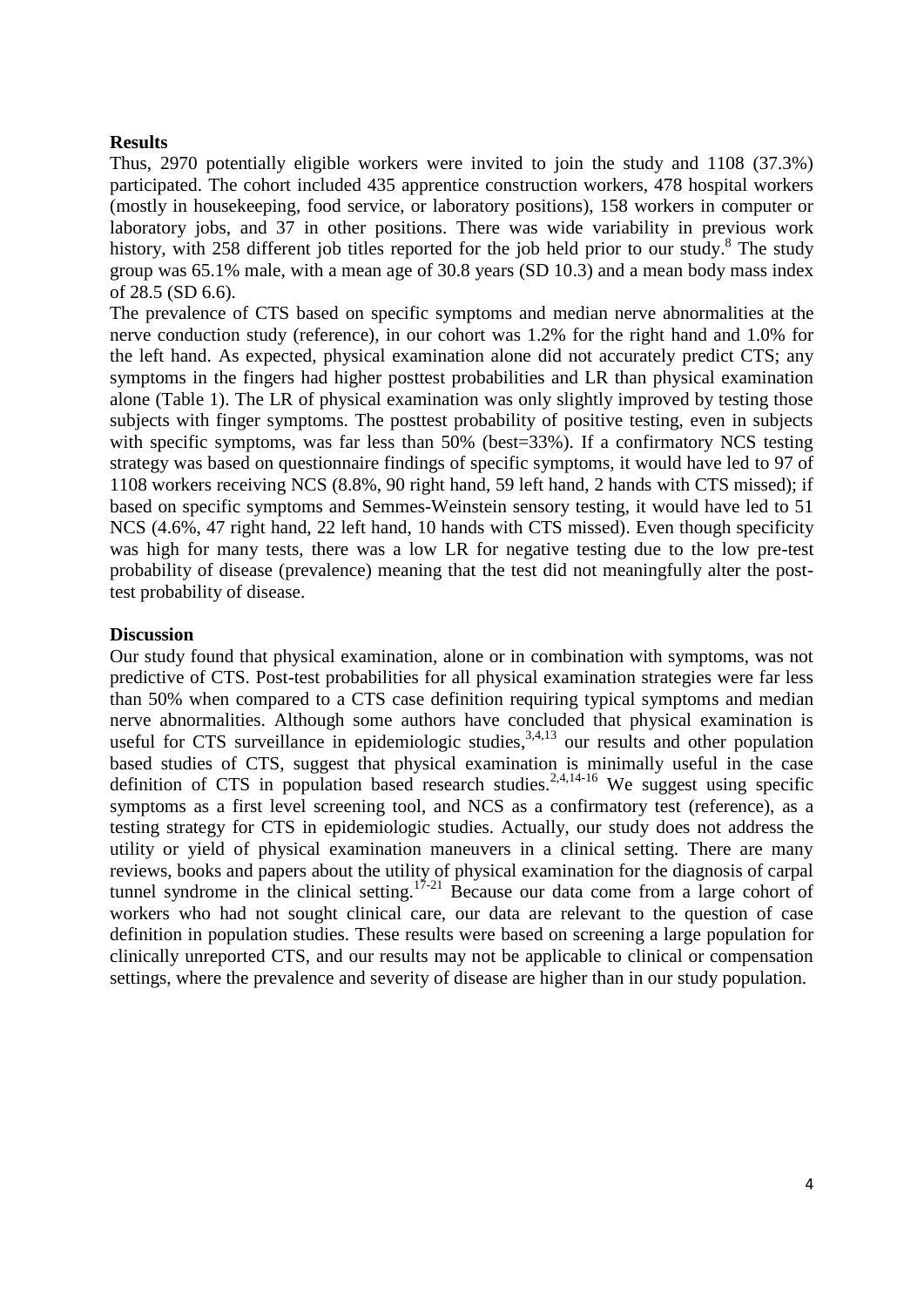#### **ACKNOWLEDGEMENTS**

This study was supported by a research grant from the Centers for Disease Control / National Institute of Occupational Safety and Health (R01 OH008017-01).

Competing interest  $=$  none

- (i) All authors declare that the answer to the questions on your competing interest form are all no and therefore have nothing to declare
- (ii) The paper and the data have not previously been published, either in whole or in part (unless as an abstract), and that no similar paper is in press or under review elsewhereThe manuscript has been read and approved by all the authors.
- (iii) All authors believe that manuscript is an honest work.<br>(iv) All authors have participated to the design of the study
- All authors have participated to the design of the study, analyses, writing and corrections.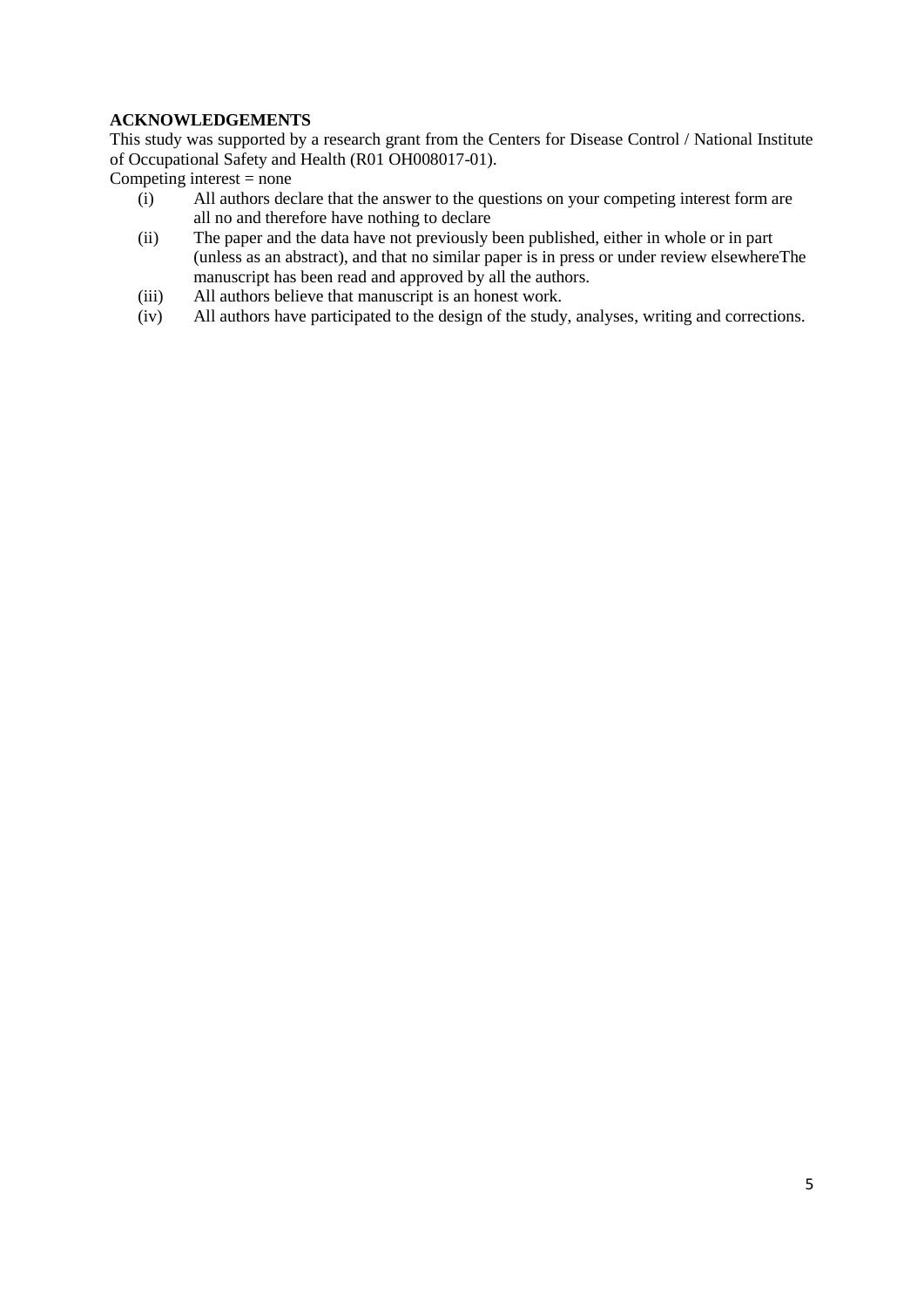#### **References**

- 1. Atroshi I, Gummesson C, Johnsson R et al. Prevalence of carpal tunnel syndrome in a general population. *JAMA.* 1999; **282**: 153-8.
- 2. Rempel D, Evanoff B, Amadio PC et al. Consensus criteria for the classification of carpal tunnel syndrome in epidemiologic studies. *Am J Public Health.* 1998; **88**: 1447- 51.
- 3. Sluiter JK, Rest KM, Frings-Dresen MH. Criteria document for evaluating the workrelatedness of upper-extremity musculoskeletal disorders. *Scand J Work Environ Health.* 2001; **27 Suppl 1**: 1-102.
- 4. Walker-Bone K, Byng P, Linaker C et al. Reliability of the Southampton examination schedule for the diagnosis of upper limb disorders in the general population. *Ann Rheum Dis.* 2002; **61**: 1103-6.
- 5. Boocock MG, Collier JM, McNair PJ et al. A framework for the classification and diagnosis of work-related upper extremity conditions: systematic review. *Semin Arthritis Rheum.* 2009; **38**: 296-311.
- 6. Dale, A. M., Descatha, A., Coomes, J., Franzblau, A., and Evanoff, B. Physical Examination Has a Low Yield in Screening for Carpal Tunnel Syndrome. Submitted 2009.
- 7. Dale AM, Strickland J, Symanzik J, Franzblau A, Evanoff B. Reliability of hand diagrams for the epidemiologic case definition of carpal tunnel syndrome. *J Occup Rehabil.* 2008; **18**: 233-48.
- 8. Armstrong TN, Dale AM, Franzblau A, Evanoff B. Risk Factors for Carpal Tunnel Syndrome and Median Neuropathy in a Working Population. *J Occup Environ Med.* 2008; **50**: 1355-64.
- 9. Franzblau A. Workplace surveillance for carpal tunnel syndrome: a comparison of methods. *Journal of Occupational Rehabilitation.* 1993; **3**: 1-14.
- 10. Armstrong TN, Dale AM, Al Lozi MT, Franzblau A, Evanoff BA. Median and ulnar nerve conduction studies at the wrist: criterion validity of the NC-stat automated device. *J Occup Environ Med.* 2008; **50**: 758-64.
- 11. Haynes RB, Sackett DL, Guyatt GH, Tugwell P. *Clinical Epidemiology.*: Lippincott Williams and Wilkins, 2006.
- 12. Deeks JJ, Altman DG. Diagnostic tests 4: likelihood ratios. *BMJ.* 2004; **329**: 168-9.
- 13. Matte TD, Baker EL, Honchar PA. The selection and definition of targeted work-related conditions for surveillance under SENSOR. *Am J Public Health.* 1989; **79 Suppl**: 21-5.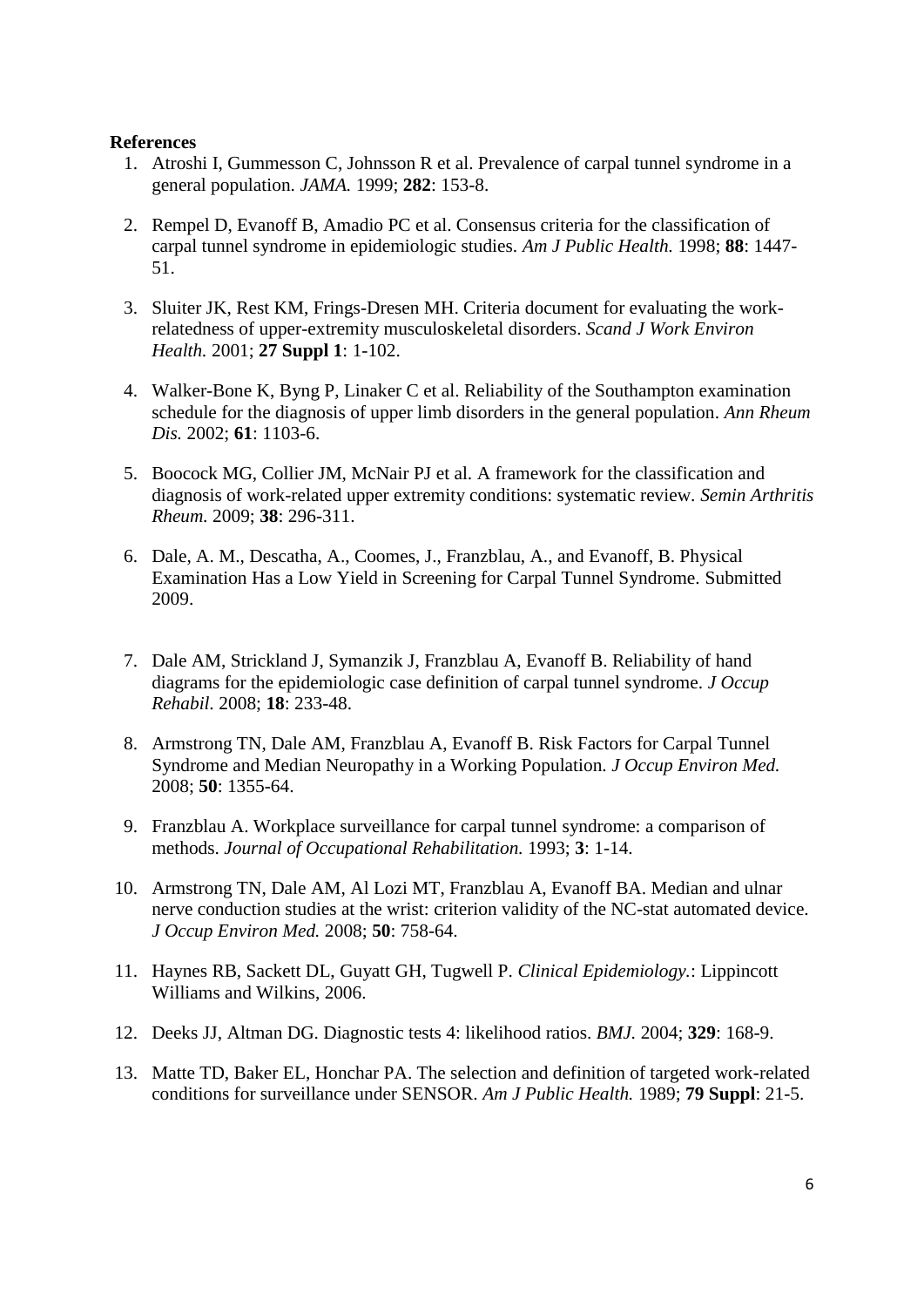- 14. Franzblau A, Werner R, Valle J, Johnston E. Workplace surveillance for carpal tunnel syndrome: A comparison of methods. *Journal of Occupational Rehabilitation.* 1993; **3**: 1-14.
- 15. Homan MM, Franzblau A, Werner RA et al. Agreement between symptom surveys, physical examination procedures and electrodiagnostic findings for the carpal tunnel syndrome. *Scand J Work Environ Health.* 1999; **25**: 115-24.
- 16. Katz JN, Stirrat CR, Larson MG et al. A self-administered hand symptom diagram for the diagnosis and epidemiologic study of carpal tunnel syndrome. *J Rheumatol.* 1990; **17**: 1495-8.
- 17. de Krom MC, Knipschild PG, Kester AD, Spaans F. Efficacy of provocative tests for diagnosis of carpal tunnel syndrome. *Lancet.* 1990; **335**: 393-5.
- 18. D'Arcy CA, McGee S. The rational clinical examination. Does this patient have carpal tunnel syndrome? *JAMA.* 2000; **283**: 3110-7.
- 19. Massy-Westropp N, Grimmer K, Bain G. A systematic review of the clinical diagnostic tests for carpal tunnel syndrome. *J Hand Surg Am.* 2000; **25**: 120-7.
- 20. Szabo RM, Slater RR, Jr., Farver TB, Stanton DB, Sharman WK. The value of diagnostic testing in carpal tunnel syndrome. *J Hand Surg [Am].* 1999; **24**: 704-14.
- 21. Cleland J. *Orthopeaedic Clinical Examination : an Evidence-based Approach for Physical Therapists.* Philadelphia: Elseviers Saunders, 2005.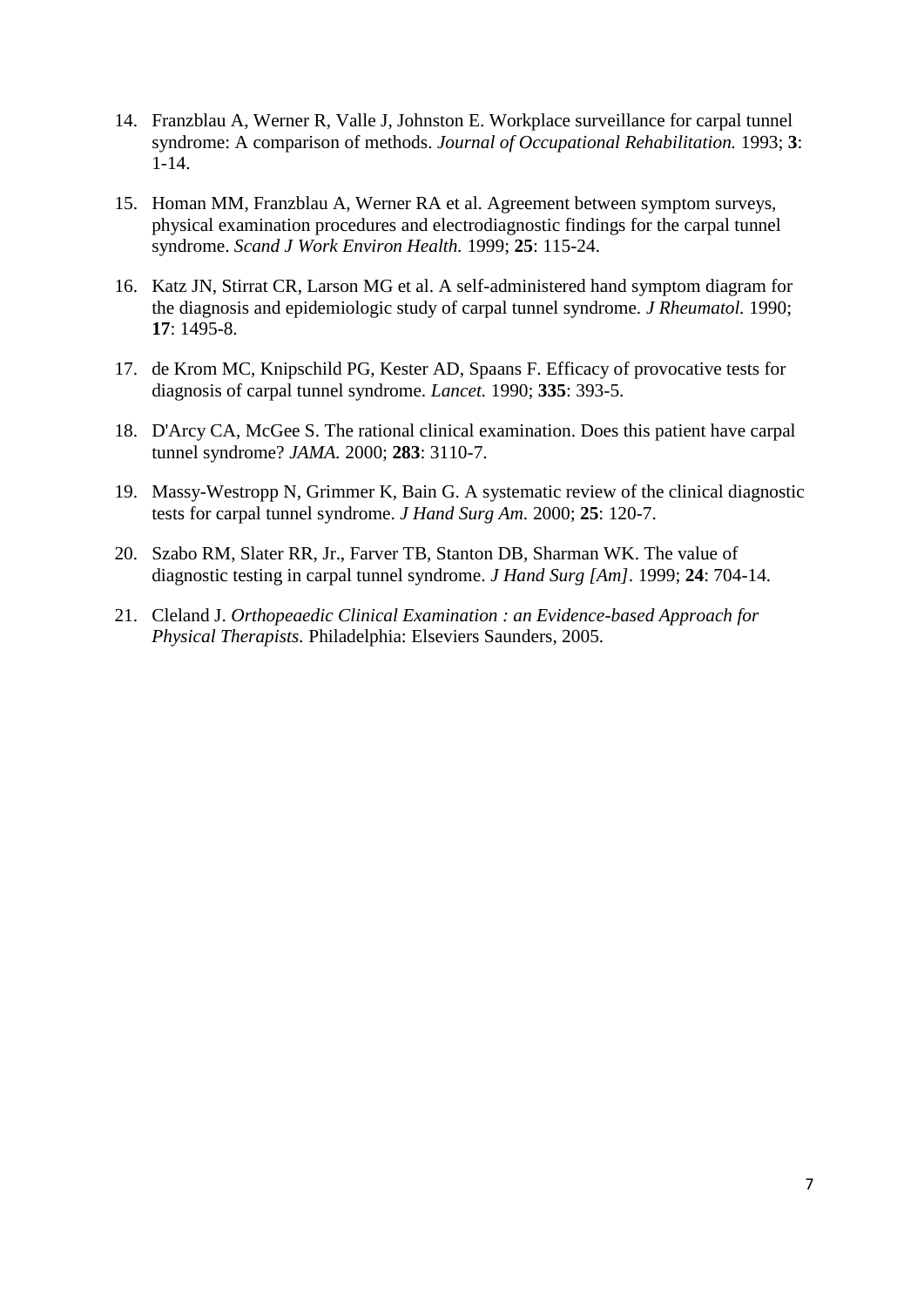|                                                          |                         | PostT P-     | PostT <sub>P+</sub> | LR-        | $LR+$        | <b>Ss</b>      | <b>Sp</b>      |
|----------------------------------------------------------|-------------------------|--------------|---------------------|------------|--------------|----------------|----------------|
| 1) Symptoms alone                                        |                         |              |                     |            |              |                |                |
| Any symptoms in fingers                                  | Right hand              | 0.2%         | 9.7%                | 0.2        | 9.1          | 84.6%          | 90.7%          |
|                                                          | Left hand               | 0.0%         | 14.5%               | 0.0        | 16.9         | 100%           | 94.1%          |
| Specific symptoms on fingers only                        | Right hand              | 0.2%         | 12.2%               | 0.2        | 11.7         | 84.6%          | 92.8%          |
|                                                          | Left hand               | 0.0%         | 18.6%               | 0.0        | 22.9         | 100%           | 95.6%          |
| 2) Physical examination testing alone                    |                         |              |                     |            |              |                |                |
| <b>Semmes-Weinstein's sensory testing</b>                | Right hand              | 0.4%         | 2.9%                | 0.3        | 2.5          | 76.9%          | 69.3%          |
|                                                          | Left hand               | 0.6%         | 2.1%                | 0.6        | 2.1          | 54.5%          | 74.2%          |
| <b>Phalen's Test</b>                                     | Right hand              | 0.9%         | 3.8%                | 0.8        | 3.3          | 30.8%          | 90.7%          |
|                                                          | Left hand               | 0.9%         | 2.0%                | 0.9        | 2.0          | 18.2%          | 90.9%          |
| <b>Tinel's Test</b>                                      | Right hand              | 0.9%         | 2.3%                | 0.8        | 2.2          | 25.0%          | 88.6%          |
|                                                          | Left hand               | 0.8%         | 2.5%                | 0.8        | 2.6          | 27.3%          | 89.4%          |
| 3) Physical examination only if symptoms were<br>present |                         |              |                     |            |              |                |                |
| <b>Semmes-Weinstein if any symptoms</b>                  | Right hand              | 0.5%         | 13.6%               | 0.4        | 13.2         | 61.5%          | 95.3%          |
| in fingers                                               | Left hand               | 0.5%         | 20.0%               | 0.5        | 24.9         | 54.5%          | 97.8%          |
| Phalen if any symptoms if any<br>symptoms in fingers     | Right hand<br>Left hand | 0.9%<br>0.8% | 10.7%<br>10.5%      | 0.8<br>0.8 | 10.1<br>11.7 | 23.1%<br>18.2% | 97.7%<br>98.5% |
| Tinel if any symptoms if any<br>symptoms in fingers      | Right hand              | 1.0%         | 7.7%                | 0.9        | 7.0          | 15.4%          | 97.8%          |
|                                                          | Left hand               | 0.7%         | 21.4%               | 0.7        | 27.2         | 27.3%          | 99.0%          |
| <b>Semmes-Weinstein if specific</b>                      | Right hand              | 0.5%         | 17.0%               | 0.4        | 17.3         | 61.5%          | 96.4%          |
| symptoms                                                 | Left hand               | 0.5%         | 27.3%               | 0.5        | 37.4         | 54.5%          | 98.5%          |
| <sup>2</sup> Phalen if specific symptoms                 | Right hand              | 0.9%         | 12.0%               | 0.8        | 11.5         | 23.1%          | 98.0%          |
|                                                          | Left hand               | 0.8%         | 13.3%               | 0.8        | 15.3         | 18.2%          | 98.8%          |
| Tinel if specific symptoms                               | Right hand              | 1.0%         | 9.1%                | 0.9        | 8.4          | 15.4%          | 98.2%          |
|                                                          | Left hand               | 0.7%         | 33.3%               | 0.7        | 49.9         | 27.3%          | 99.5%          |

**Table 1**. Posttest probabilities of a negative test (PostT P-) and of a positive test (PostT P+) and corresponding likelihood ratio (LR- and LR+ respectively).

The pretest probability was at 1.2% for right hand and 1.0% for left hand (*ie* prevalence)